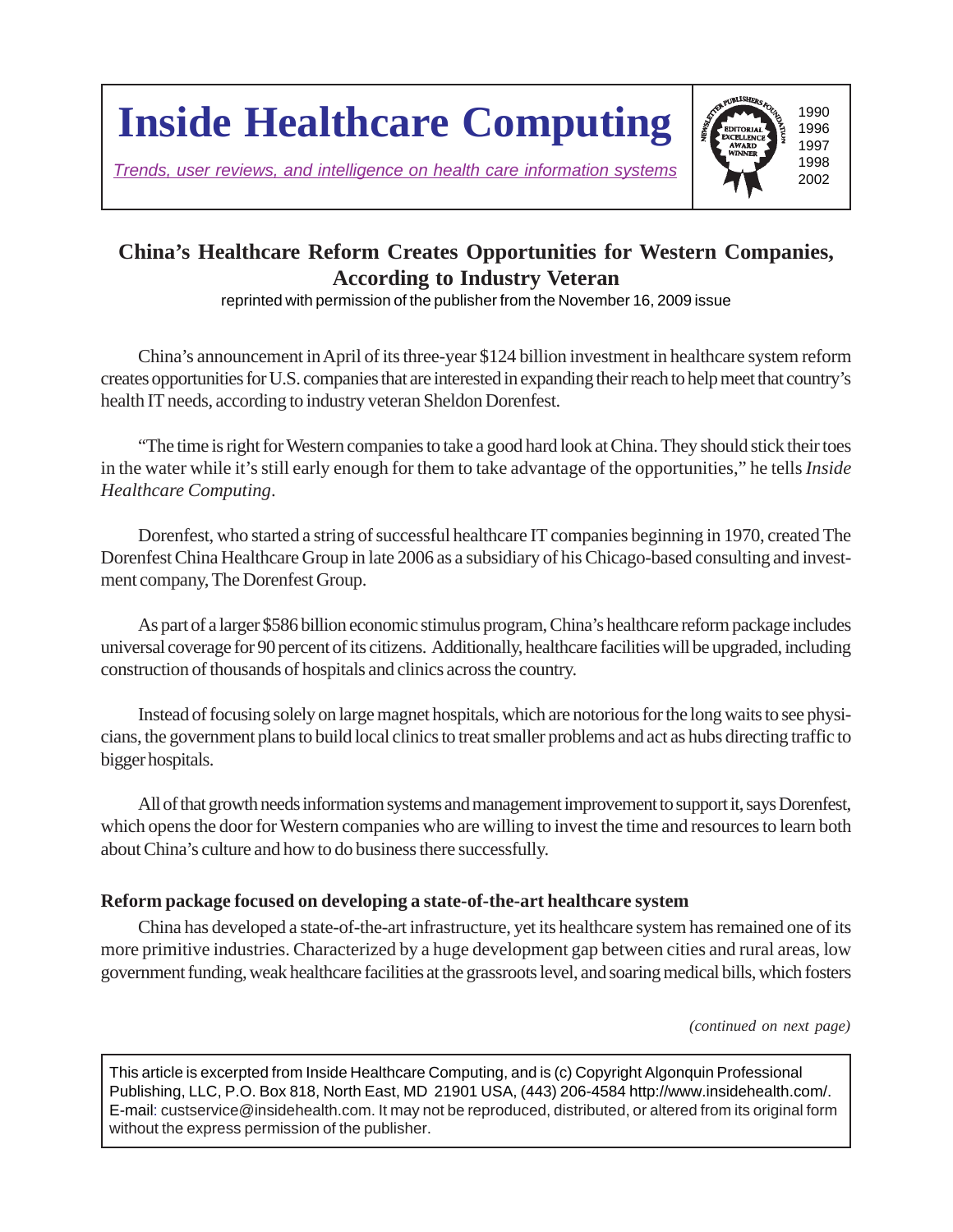#### China/Page 2

saving rather than spending, and gives China the dubious honor of having the highest patient pay-out-ofpocket cost in the world, the government pronounced its healthcare policy a failure in 2005.

"Since then, it's taken China four years to come up with a new policy. That's an unusually long time, primarily due to differing viewpoints among the various ministries that were involved. However, they all agreed that they wanted to give more healthcare to the poor people and to that end, they created a basic healthcare package," says Dorenfest.

In addition to universal coverage, reform is also focused on lowering prescription costs and treatments. To compensate for low salaries, doctors often aggressively prescribe expensive and sometimes unnecessary treatments and drugs to take advantage of bonuses from drug companies. To lower prescription costs, the government will promote a system of essential medicines for state-run hospitals, clinics and pharmacies.

#### **Avenues for entry into China's marketplace**

While Dorenfest believes that the Chinese market offers huge potential for Western companies, he cautions that it will be important for those companies to do their homework first. "The first thing Western companies need to do is become familiar with the differences between the healthcare systems of the West and the East. China is unique because of its focus on payment."

Currently, when patients need to see a doctor, they visit the hospital's outpatient clinic. They wait in line to register and then they wait to pay to enter the clinic. Once in the clinic, they wait in line again to see the physician. The physician examines the patient and orders tests or drugs, which the patient must pay for before receiving them. Then the patient has the tests and heads back to the physician's office.

"Everything," Dorenfest says, "is based on payment and a major focus of information technology will be to integrate the care and the billing."

To begin to figure out how to do that, both the Chinese government and outside organizations have launched numerous pilot projects and feasibility studies. "The government pilot projects are often in many areas where differing opinions between the ministries exist. The government expects that the pilot projects will provide valuable information about what works and what doesn't," Dorenfest explains.

Other studies are funded by outside agencies and organizations. Such projects, Dorenfest believes, indicate a growing level of interest in creating opportunities in China for Western companies and consulting firms.

For example, the U.S. Trade and Development Agency (USTDA), working in cooperation with the Sichuan Health Information Center (SHIC), announced in August that it will award a \$570,642 grant to design a province-wide universal healthcare system based on an e-healthcare technology platform. The project is expected to lower healthcare costs, allow individuals greater control over health records and services, and provide higher quality healthcare services to rural regions, while opening commercial opportunities for the export of U.S. goods and services in conjunction with the project's implementation.

The USTDA grant will support these efforts by funding a technical consultant to formulate a development and service strategy on how to build a province-wide Electronic Health Record filing system by 2020. SHIC will select the U.S. firm that will provide the assistance. *(continued on next page)*